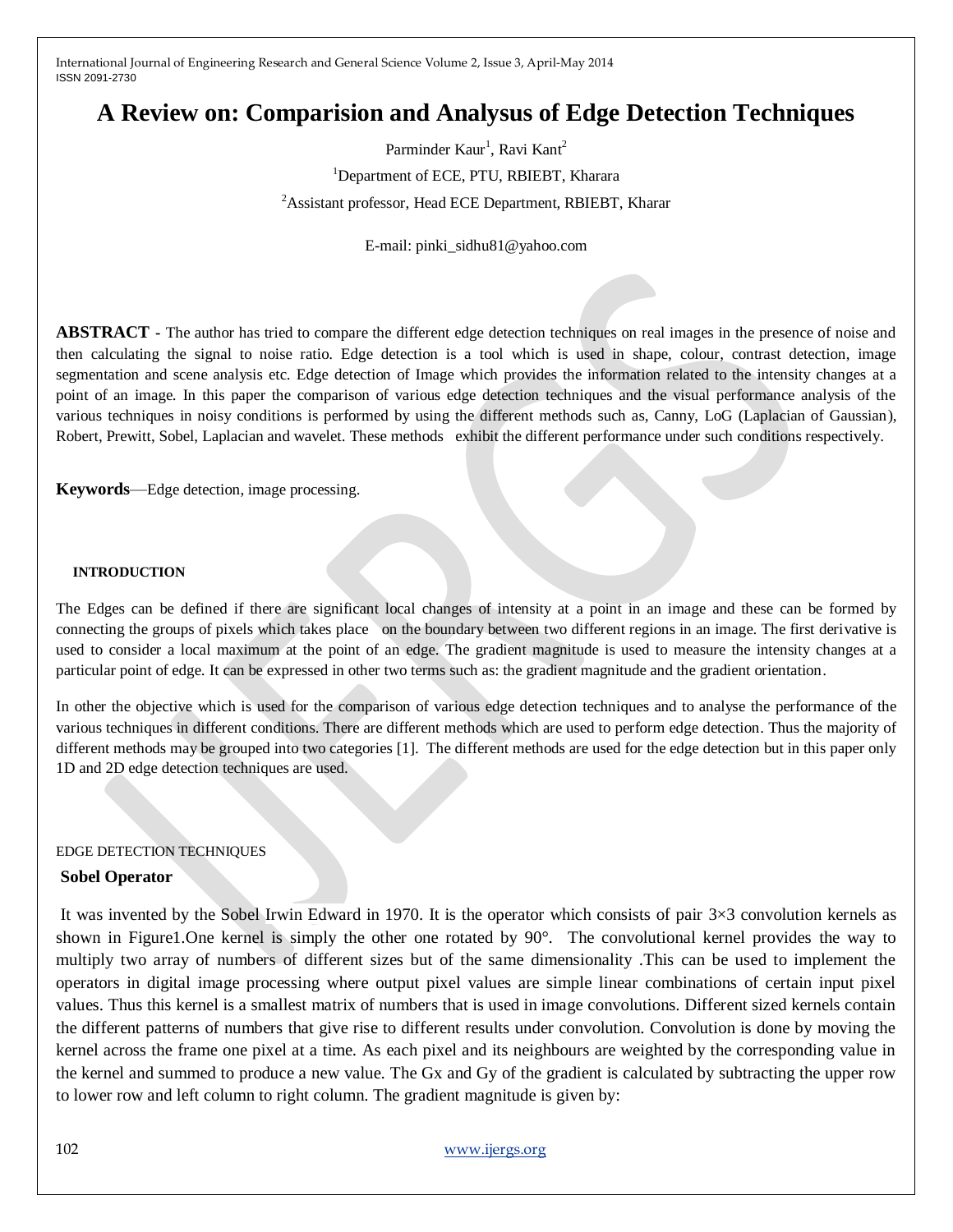$$
|\mathrm{G}| = \sqrt{Gx^2 + Gy^2}
$$

Typically, an approximate magnitude is computed using:

| - 1 | 0 | $+1$ |
|-----|---|------|
| - 1 | 0 | $+1$ |
|     | 0 | $+1$ |

| $+1$ | $+1$ | $+1$ |
|------|------|------|
| 0    | 0    | 0    |
| - 1  | – I  | -1   |

## Gx Gy

**Fig1**:Sobel convolution kernels

 $|G|= |Gx| + |Gy|$ 

This is much faster to compute. It is used to detect the thicker edges only such as horizontal and vertical gradients. It is not used to detect the diagonal edges of any image .Kernels are designed to respond maximally to running vertical and horizontally relative to the pixel grid .In other 0 is taken to show the maximum contrast from black to white . The Sobel operator performs a 2-D spatial gradient measurement on an image and so emphasizes regions of high spatial frequency that correspond to edges. Typically it is used to find the approximate absolute gradient magnitude at each point in an input grayscale image[1] .The angle of orientation of the edge (relative to the pixel grid) giving rise to the spatial gradient is given by:

#### **ɵ =arc tan (Gy/Gx)**

**Robert's cross operator:** It was invented by Robert Lawrence Gilman scientist in 1965.This type of detector is very sensitive to the noise .It is based on pixels. The Roberts Cross operator performs a simple, quick to compute, 2-D spatial gradient measurement on an image. It highlights the regions of high spatial frequency which often correspond to edges.

| $+1$      |    | $+1$ |
|-----------|----|------|
|           |    | 0    |
| <b>Gx</b> | Gy |      |

**Fig2:** Roberts cross convolution kernels

In its most common usage the input to the operator is a grayscale image. Pixel values at each point in the output represent the estimated absolute magnitude of the spatial gradient of the input image at that point. The operator consists of a pair of 2×2 convolution kernels .In which only addition and subtraction takes place. One kernel is simply the other rotated by 90°. This is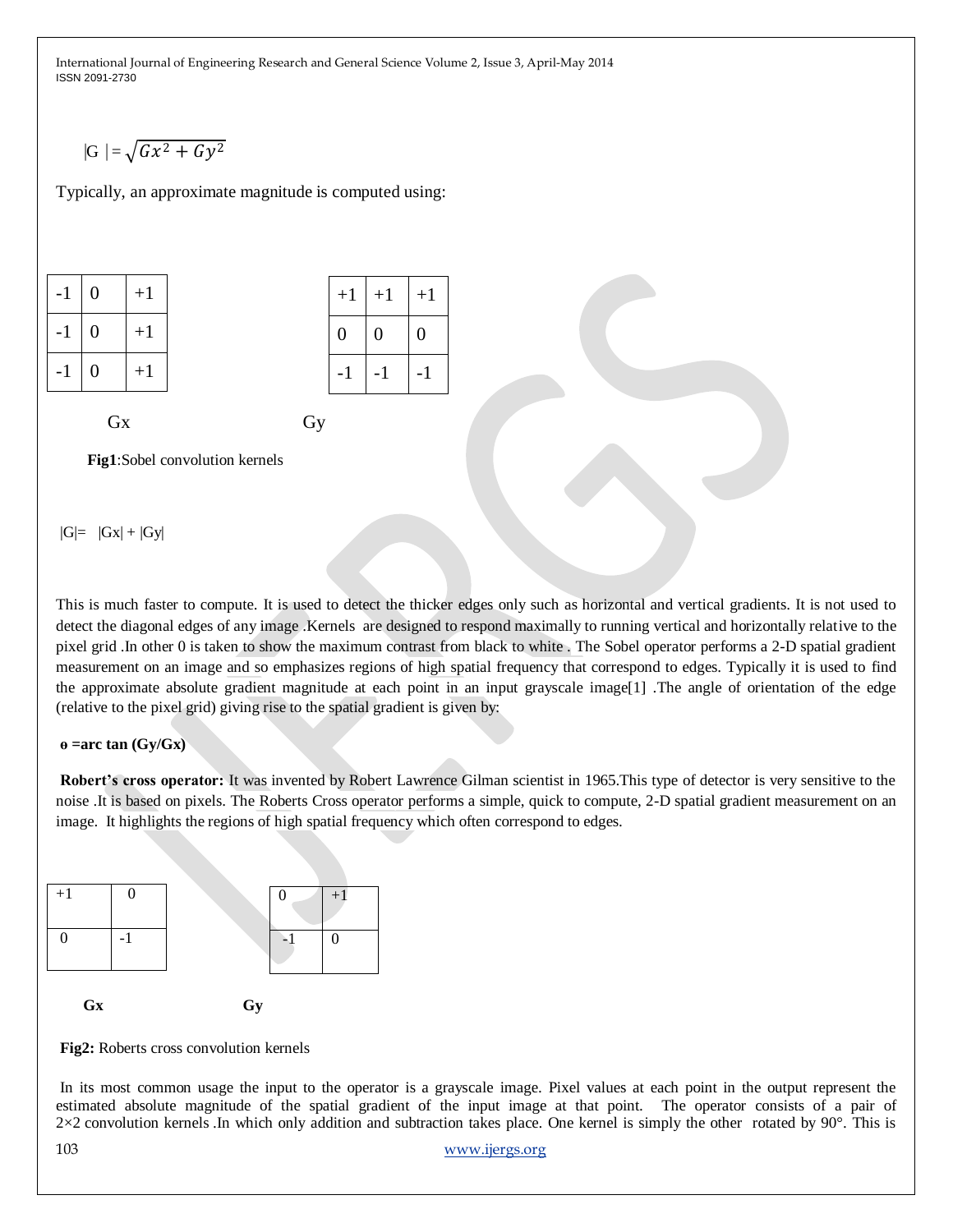very similar to the Sobel operator. In this detector the parameters are fixed which cannot be changed. Convolution is done by moving the kernel across the frame one pixel at a time. At each pixel and its neighbours are weighted by the corresponding value in the kernel and summed to produce a new value. Thus the Gx and Gy of the gradient is calculated by subtracting the upper row to lower row and left column to right column. The gradient magnitude is given such as:

# $|\mathrm{G}|$ =  $\sqrt{Gx^2 + Gy^2}$

The angle of orientation of the edge giving  $\theta$ =arc tan (Gy/Gx) -3 $\pi$ /4

Rise to the spatial gradient (relative to the pixel grid orientation) [2].

PREWITT'S OPERATOR:

It was discovered in 1970 by Judith M. S. Prewitt. It is similar to the Sobel edge detector but having different Masks than the Sobel detector. It is proved that Prewitt is less sensitive as compared to the Roberts edge detector. It is used in Image processing for edge detection [3].

|                  | $+1$ $+2$ $+1$   |                  | $-1$ | $\bf{0}$ | $+1$    |
|------------------|------------------|------------------|------|----------|---------|
| $\boldsymbol{0}$ | $\boldsymbol{0}$ | $\boldsymbol{0}$ | $-2$ | 0        | $^{+2}$ |
| $-1$             | 2                | $-1$             | -1   | $\bf{0}$ | $+1$    |
|                  | Gx               |                  |      | Gy       |         |

**Fig.3**:Masks for the Prewitt edge detector

The Prewitt operator is based on convolving the image with a small, separable, and integer valued filter in horizontal and vertical direction and it is inexpensive in terms of computations. Convolution is done by moving the kernel across the frame one pixel at a time. As each pixel and its neighbours are weighted by the corresponding value in the kernel and summed to produce a new value. Thus the Gx and Gy of the gradient is calculated by subtracting the upper row to lower row and left column to right column. It is used to calculate the gradient of the image intensity at each point and giving the direction of the largest possible increase from light to dark and the rate of change in that direction. The obtained results show how abruptly or smoothly the image changes at that point.

#### LAPLACIAN OF GAUSSIAN:

It was discovered by David Marr and Ellen C.Hildreth. It is the combination of laplacian and Gaussian. The image is smoothed to a greater extent. The Laplacian of an image highlights regions of rapid intensity change and is therefore often used for edge detection (zero crossing edge detectors). Second order derivative also known to be as Marr-Hildreth edge detector. The Laplacian is often applied to an image that has first been smoothed with something approximating a Gaussian smoothing filter in order to reduce its sensitivity to noise and the two variants will be described together here. The operator normally takes a single grey level image as input and produces another grey level image as output. The Laplacian of an image highlights regions of rapid intensity change and is often used for edge detection [4].This pre-processing step reduces the high frequency noise components prior to the differentiation step. x is the distance from the origin in the horizontal axis and y represents the distance from the origin in the vertical axis. σ is the spread of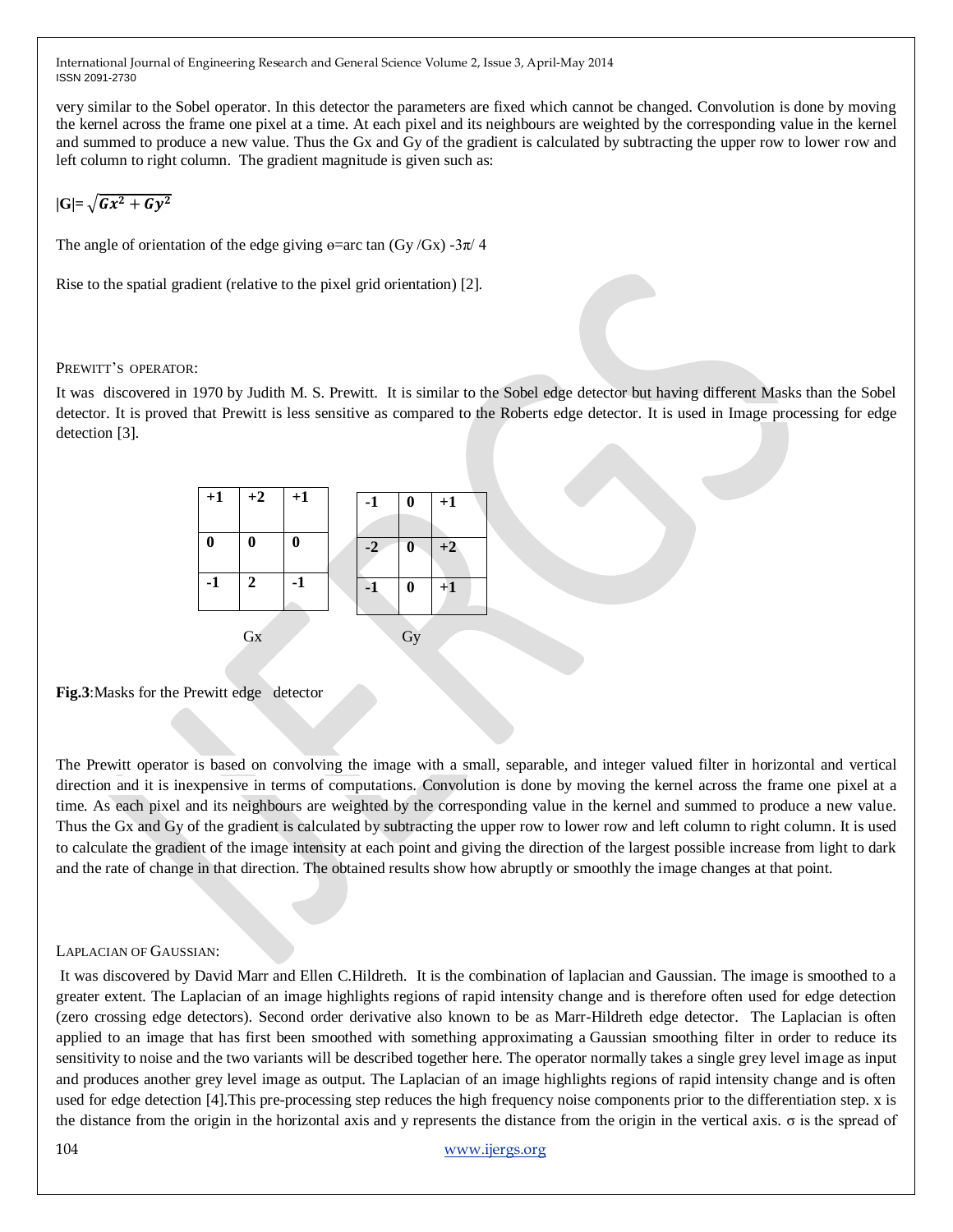the Gaussian and controls the degree of smoothing. Greater the value of σ broader is the Gaussian filter, more is the smoothing. Two commonly used small kernels are shown in Figure 4.

$$
LOG(x, y) = -\frac{1}{\pi \sigma^4} \left[ 1 - \frac{x^2 + y^2}{2\sigma^2} \right] e^{-\frac{x^2 + y^2}{2\sigma^2}}
$$

| $\sim$ 1.1 |  |   | $-1$   $-2$   $-1$ |  |
|------------|--|---|--------------------|--|
|            |  | 2 | $-4$               |  |
|            |  |   | $-1$   2           |  |

**Fig**.4:Three commonly used discrete approximations to the laplacian filter [5-9].

#### CANNY EDGE DETECTON

The Canny operator was designed to be an optimal edge detector. It was invented by canny john F.in 1986.In other the input is provided in the form of grey scale image and then it produces the output of an image which is showing the positions of tracked intensity discontinuities. The Canny operator was designed to be an optimal edge detector .It is taking an input as a grey scale image and produces the output of an image showing the positions of tracked intensity discontinuities

## WORKING:

It uses the maximum and minimum thresholds and if the magnitude is between the two thresholds then it could be set to zero unless there is a path from this pixel to a pixel with a gradient above T2. Edge strength can be found out by taking the gradient of the image .The mask which is used for the canny edge detector can be a sobel or Robert mask [10-12]. The magnitude or edge strength of the gradient is approximated by using the formula such as:

## $|G| = |Gx| + |Gy|$

The formula which is used to find the edge direction such as:

Theta = invtan  $(Gy / Gx)$ 

Convolution is done by moving the kernel across the frame one pixel at a time. At each pixel and its neighbours are weighted by the corresponding value in the kernel and summed to produce a new value.

LAPLACIAN EDGE DETECTION METHOD:

The Laplacian method searches the zero values than those surrounding it. The Laplace operator is named after the French mathematician Pierre-simon de Laplace (1749-1827).In other the Zero crossings in the second derivative of the image which are used to find edges.

105 [www.ijergs.org](http://www.ijergs.org/)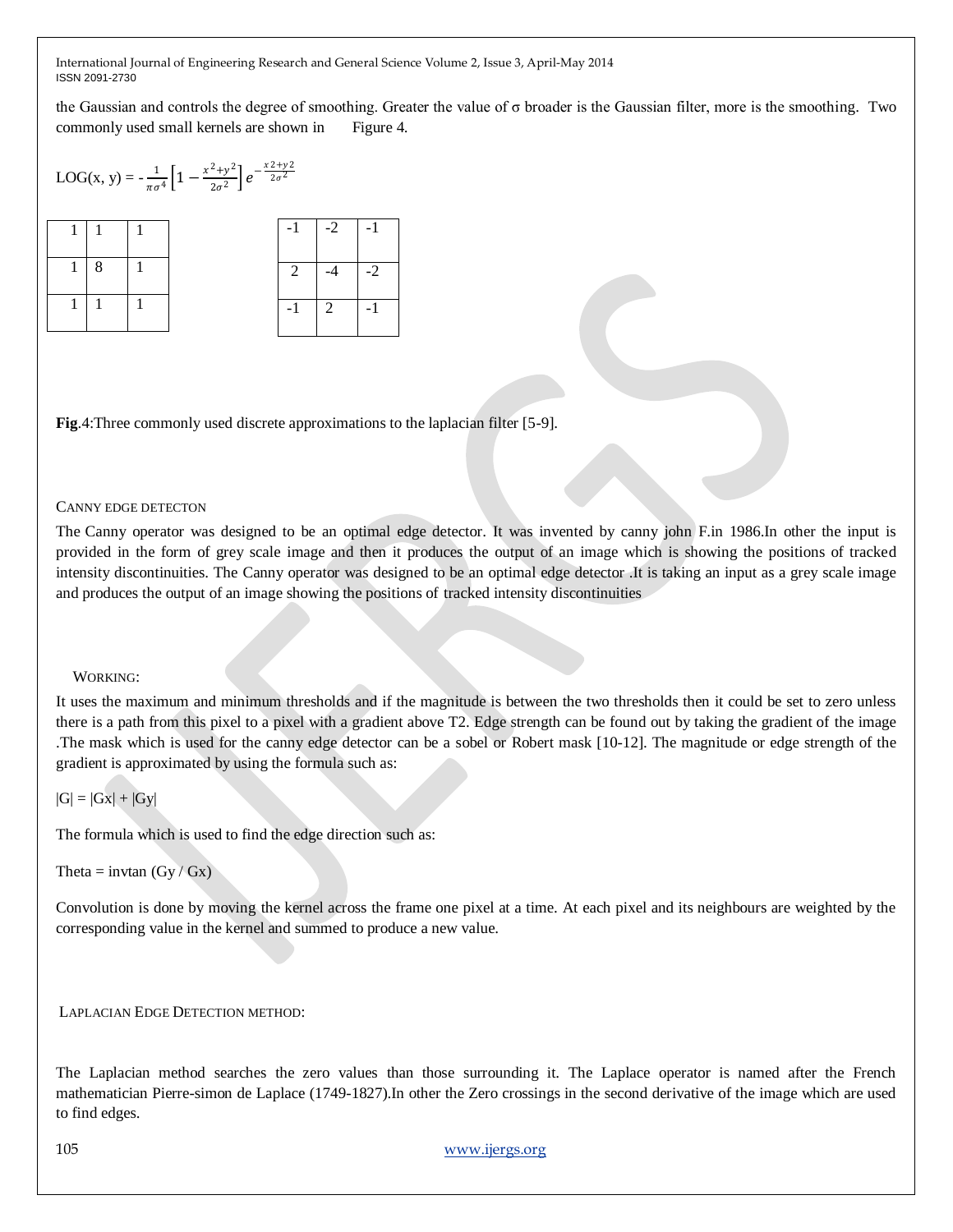$$
L(x, y) = \frac{\partial^2 I}{\partial x^2} + \frac{\partial^2 I}{\partial y^2}
$$

To remove the noise [13]. The Laplacian  $L(x, y)$  of an image with pixel intensity values  $I(x, y)$  is given by:

| $\boldsymbol{0}$ |      | $\boldsymbol{0}$ |
|------------------|------|------------------|
|                  | $-4$ |                  |
| $\boldsymbol{0}$ |      | $\boldsymbol{0}$ |

 **Fig. 5:**Mask of Laplacian

HAAR WAVELET:

It was invented by Haar Alfred in 1910.Wavelet is the combination of small waves. When it is applied to the image then it provides the approximation and detail coefficient information of the image. Detail a coefficient which contains high frequency information is only used to detect the edges and the approximation coefficients contains the low frequency information. It decomposes the discrete signal into sub-signals of half its length, one signal is running average and the other subsignal is running difference. There are also other types of waveforms but the haar wavelet is the origin of other wavelets. It is also used as an edge detection method. Haar wavelet consists the rapid fluctuations between the just non-zero values and with an average value of 0.Reasons for introducing the 1 level Haar wavelet represents the 1 level fluctuations [12].

ADVANTAGES AND DISADVANTAGES OF EDGE DET ECTOR:

Edge detection is an important tool which is providing the important information related to the shape, colour, size etc. To find out the true edges to get the better results from the matching process. That's why it is necessary to take the edge detector that fit best to the application [14-21].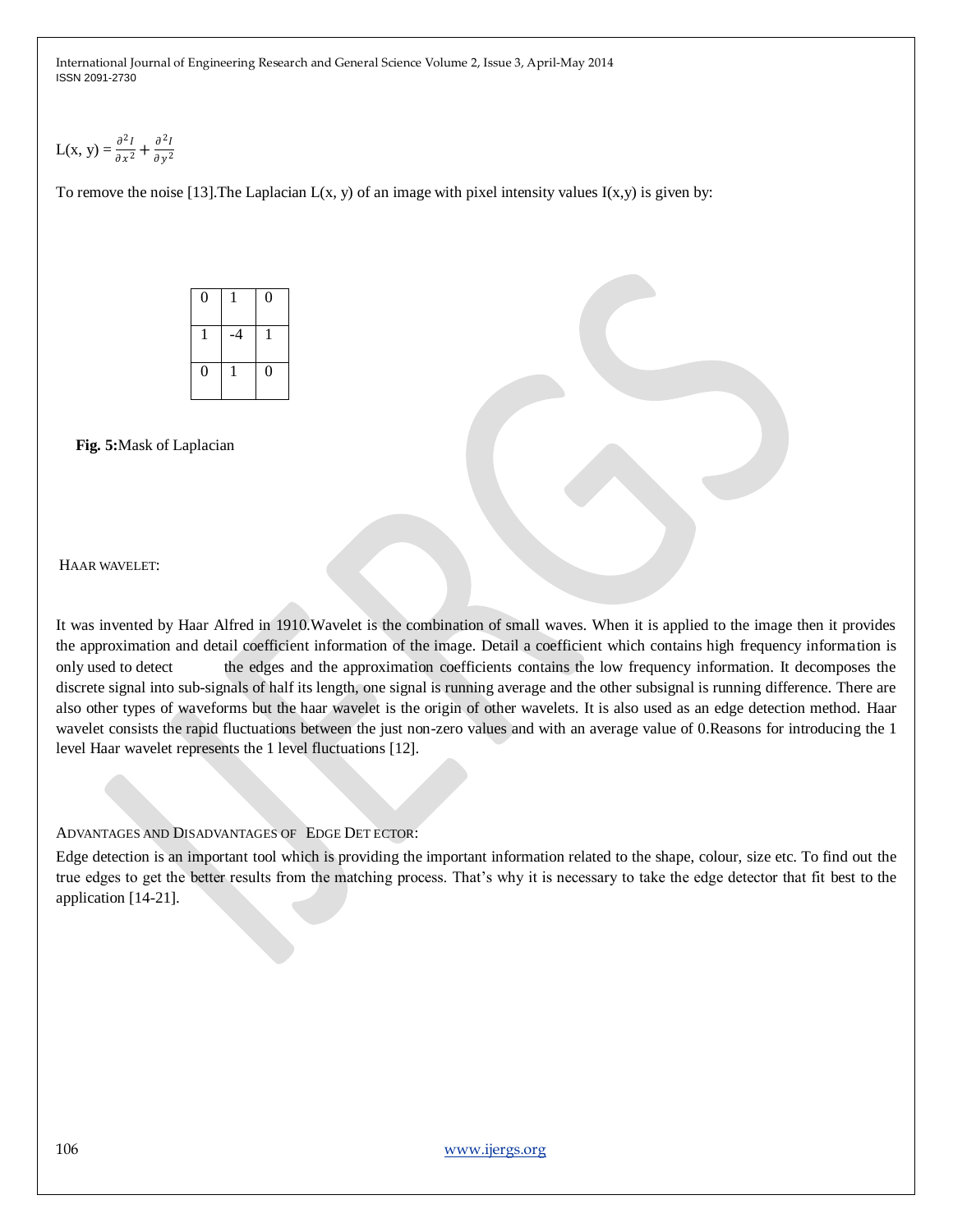TABLE 1: ADVANTAGES AND DISADVANTAGES OF EDGE DETECTORS

| <b>Operator</b>                    | <b>Advantages</b>                                                                                       | <b>Disadvantages</b>                                          |
|------------------------------------|---------------------------------------------------------------------------------------------------------|---------------------------------------------------------------|
| Classical(Sobel, Prewitt, Robert)  | Simplicity<br>and<br>easy<br>to<br>implement.<br>Detection<br>$\sigma$ f<br>edges and their directions. | These are sensitive to noise,<br>Inaccurate                   |
| Zero Crossing(Laplacian,           | These are used to Detect the                                                                            | These operators are used to                                   |
| Second directional                 | edges and their directionality.<br>Thus there is a<br>fixed<br>characteristics<br>in<br>all             | Respond some of the Existing<br>edges.                        |
| derivative)                        | directions                                                                                              |                                                               |
| Laplacian of Gaussian (LoG) (Marr- | It is used to find the correct                                                                          | Malfunctioning takes place at                                 |
| Hildreth)                          | places of edges, Testing<br>broad area around the pixel                                                 | the corners, curves and where<br>grey level intensity<br>the  |
|                                    | Emphasizes the pixels at the<br>place where intensity changes                                           | function varies. Not finding<br>the direction of edge because |
|                                    | takes place.                                                                                            | of using the Laplacian filter.                                |
| Gaussian(Canny)                    | It is Using a probability for                                                                           | Complex to Compute, False                                     |
|                                    | finding<br>error<br>rate.                                                                               | zero crossing. It is a Time                                   |
|                                    | Localization and response.                                                                              | consuming.                                                    |
|                                    | Improving signal to noise                                                                               |                                                               |
|                                    | ratio. It is providing a Better                                                                         |                                                               |
|                                    | detection specially in noisy<br>conditions                                                              |                                                               |
|                                    |                                                                                                         |                                                               |

### **Comparison of various edge detection techniques**

Edge detection of all seven types was performed as in fig. 6.Prewitt provided the better results as compared to the other methods. On the noisy imagescannot provide the better result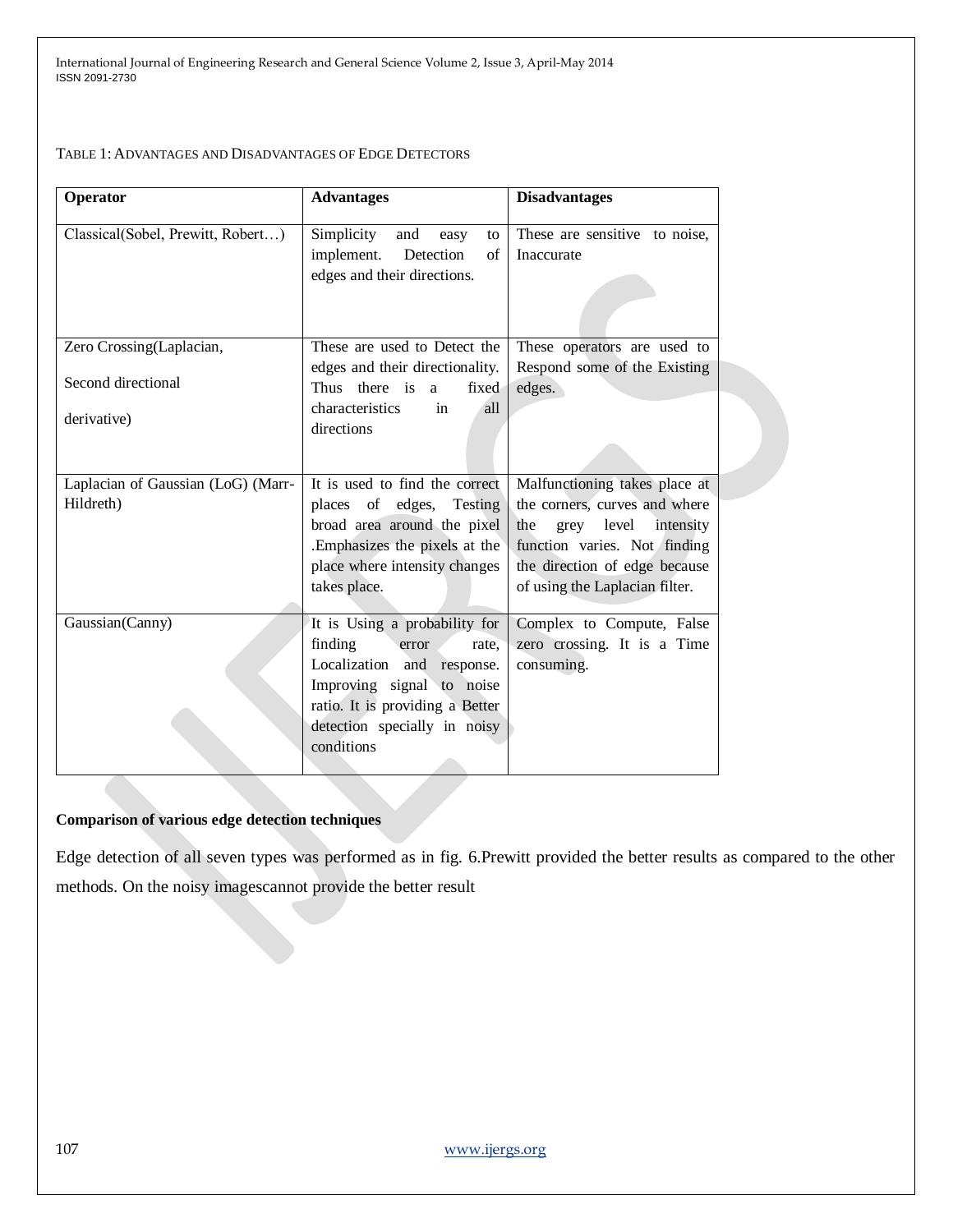

**Fig. 6:** Comparison of edge Detection techniques on the college image



 **Fig. 8**: comparison of edge detection techniques on noisy clock image.

## *CONCLUSION*

1D edge detection method involves the methods such as: Sobel, Prewitt and Roberts edge detectors and the 2D edge detection involves the methods such as: Laplacian, Laplacian of Gaussian, optimal edge detector and wavelets are used to find the optimum edge detector technique.Results on the college image in which the horizontal,vertical and diagonal edges are properly detected by using the Prewitt edge detector. The LOG and canny also providing the better results even on the low quality images than the other methods.In other the results on the noisy clock images are better obtained by using canny edge detector than the other methods. Different detectors are useful for different quality of the images. In the future use the hybrid techniques can be used for better results.

## **REFERENCES:**

[1] J .Matthews."An introduction to edge detection.The sobel edge detector "Available <http://www/> generation5. org/content/2002.im01.im 01.Asp,2002.

[2] L. G. Roberts"Machine perception of 3-D solids" ser .optical and electro- optical information Processing MIT press, 1965.

[3] E. R. Davies."Constraints on the design of template masks for edge detection" Pattern recognition Lett,vol.4, pp.111- 120, Apr.1986.

108 [www.ijergs.org](http://www.ijergs.org/)